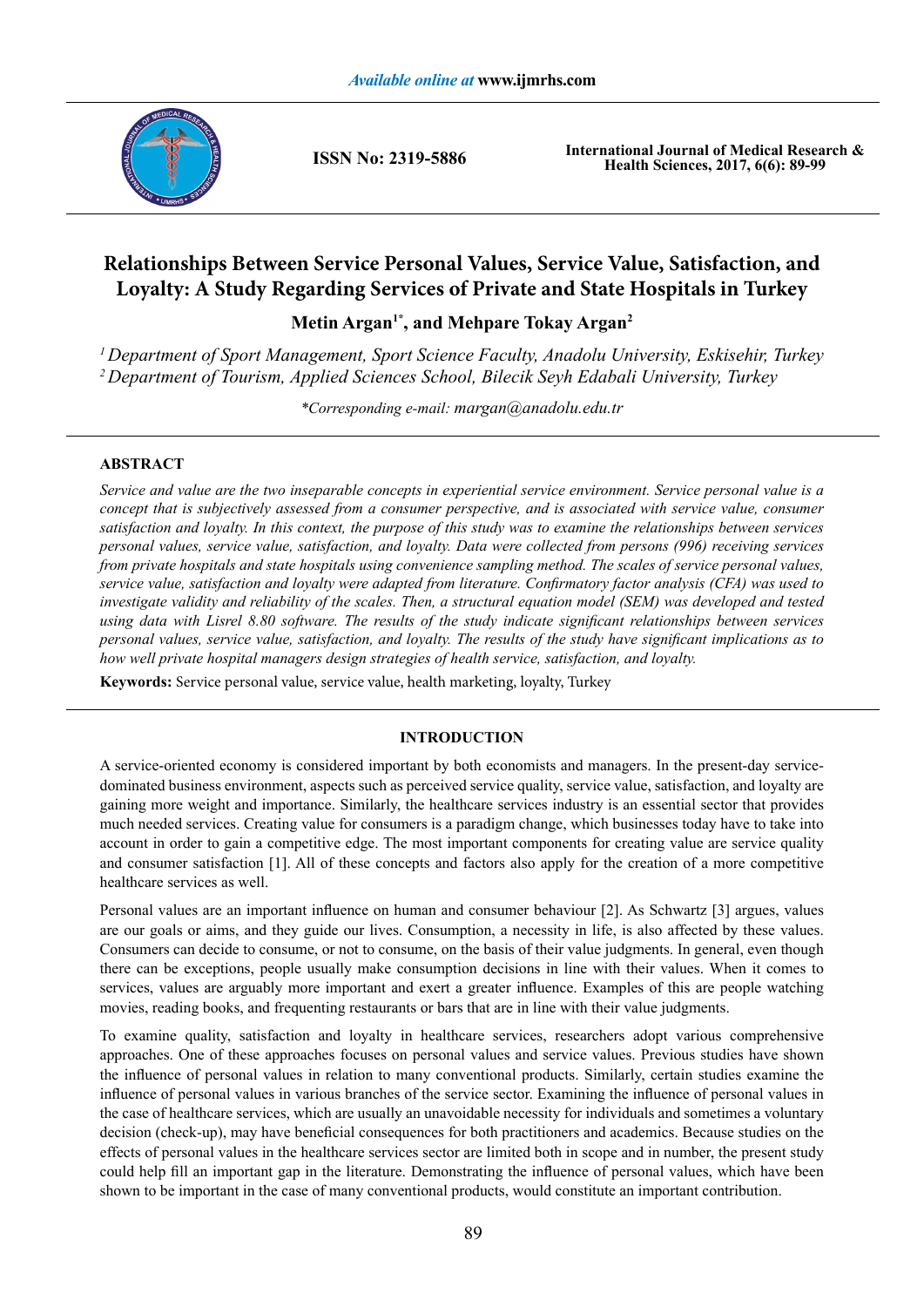Many studies have been conducted on service value in different sectors. Studies have examined the issue of value both within the context of conventional products and within the context of e-services or online services, which today provide essential value to customers. For example, Heinonen [4] examined service value in online banking, while Rotchanakitumnuai [5] examined value in the context of public or government e-services. Many other studies have also been conducted on the relationship between personal value, service value, satisfaction and loyalty. However, the number of studies that examine this relationship in the case of critical services, such as healthcare services, is very limited. In particular, looking at the issue from the perspective of private hospitals that are able to demonstrate creating value will generate useful results. From this perspective, the present study would contribute both to the international literature and to the field. This study is based on the premise that perceived value among healthcare service consumers is critical in terms of satisfaction and loyalty. Therefore, this study aims to examine the relationships between service personal values, service value, satisfaction, and loyalty.

# **LITERATURE BACKGROUND AND THE RESEARCH MODEL**

#### **Service personal values**

The effects of values held by people on their behaviours have been studied in many fields, from sociology to marketing, psychology and organizational behaviour [2]. Human values relate to the perceptions of what is good for the community and cultural environment in which they live. According to a brief definition, values refer to "concepts or beliefs, pertaining to desirable end states" [6]. Although many definitions have been offered for the concept of personal value, according to Rokeach [7] who was the first to define the concept and served as a main reference in marketing applications, personal value refers to "durable beliefs concerning a personally preferred mode of conduct or desired end state of existence". In other words, Rokeach [7] defines personality as a system of values. Therefore, given the close connection between personality and a system of values, it could be expected to have a significant influence on consumption.

According to other behavioural consistency models (e.g. the Fritzsche model), values predict behaviour [8]. Personal value is also considered to be an important construct in understanding consumer behaviour [9]. In this sense, personal values perform basic functions for behaviour in general, and for consumption behaviour [10]. Kahle [11] argues that values function as direct or intermediary factors concerning consumer behaviour, whereas other researchers have shown that this relationship is direct. Various studies demonstrate that values affect end behaviour. For example, Williams [12] shows that values serve as unambiguous criteria for judgments, preferences, and choices (cited in [10]).

Approaches adopted by Rokeach [7], Schwartz [3] and Lages and Fernandes [9] suggest a three-component (or three-factor) construct concerning service personal values. Service personal values thus consist of the components of peaceful life, social recognition, and social integration. These service personal values are considered to be important criteria when consumers evaluate a service. In other words, a service is valuable to a consumer to the extent that it is able to make the consumer feel happy, peaceful or secure. Values, such as preservation or strengthening of social status, gaining social approval from others and self-realization, are also considered to be in this context [13]. Opportunities that are provided via a service (for example in an elite fitness club), or forming a family, friendships or social relationships also count as value. All these relationships serve as instruments in the social integration of an individual [9].

Previous studies have demonstrated the connection between personal values and consumer and purchasing behaviour. Many studies on this topic [10,14] show that values affect consumption behaviour. Observing that there is a limited number of studies on the relationship between personal values and consumer behaviour, particularly in the field of e-commerce, Jayawardhena [10] conducted a study with the participation of 626 online shoppers and found that there was a significant relationship between attitudes, behaviour and intentions regarding e-commerce. Many subsequent studies have also demonstrated the influence of values on online services.

# **Service value**

Value is an important concept in the literature on marketing and service management. The concept of value has a prominent place in the literature on service marketing, and it usually refers to value as perceived by consumers [15]. Although it is popular among both academics and practitioners, defining the concept of value is not an easy task [16]. In the field of healthcare, value is characterized as health outcomes in relation to expenses [17]. According to a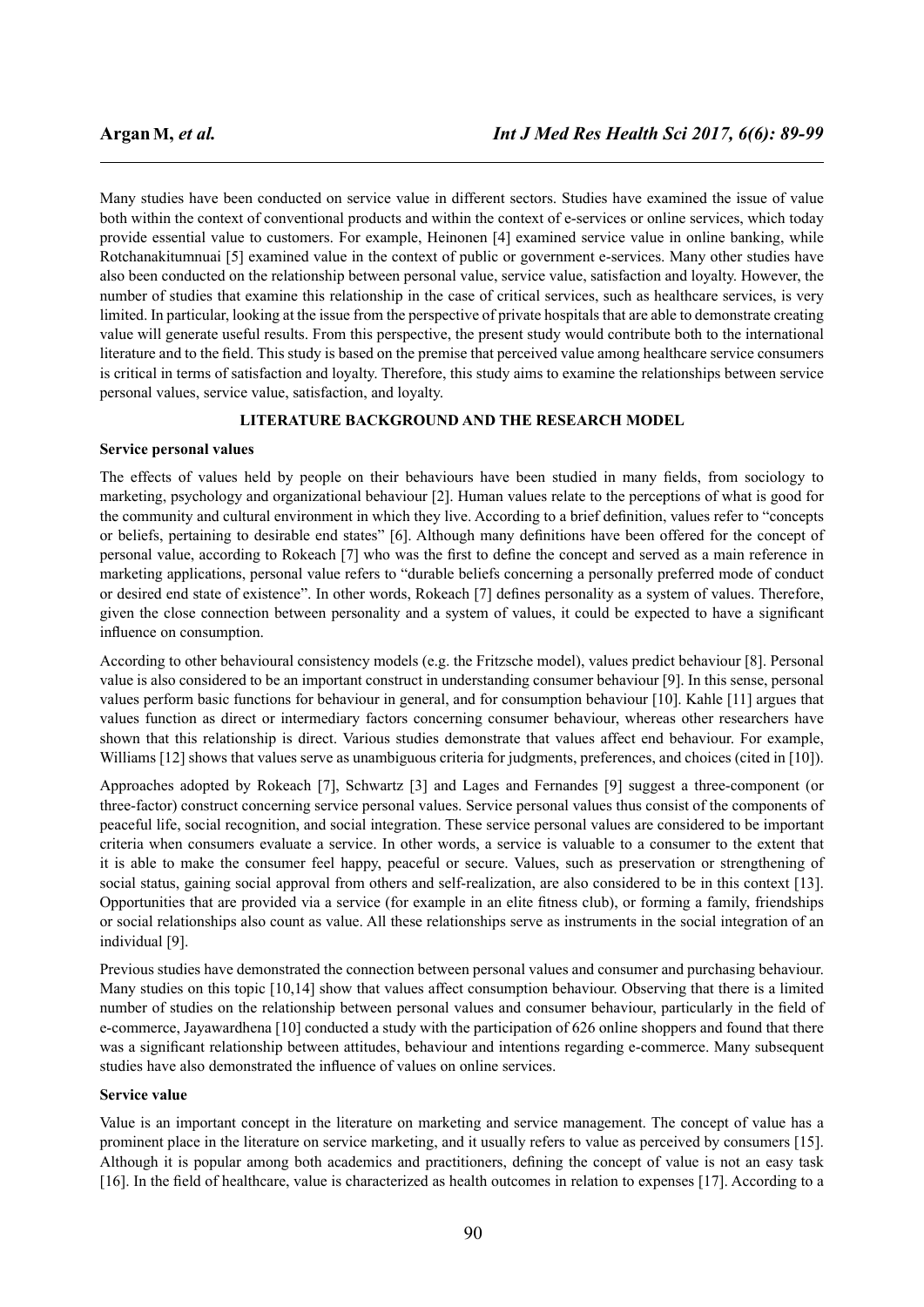similar definition, value refers to "output per input or per unit of expense" [18]. These approaches view value from an economic perspective. However, in sectors such as health, which need to be evaluated differently, there is a need for approaches that go beyond viewing value as an economic phenomenon. Two approaches would be helpful when studying this topic. One of these approaches focuses on experiences, whereas the other focuses on outcomes. In other words, these approaches underline process quality and outcome quality. According to Holbrook [19], value is a sort of customer experience, defined as an "interactive relativistic preference experience." According to Bitner, et al. [20], customers' roles as participants are especially important in services such as healthcare and personal health services. In this context, ensuring customer participation is emphasized as key in creating value, and because provision of services involves more interaction than provision of conventional physical goods, customer participation gains additional significance [21]. For value to be generated, the product needs to be used [22] and outcomes need to be evaluated. In a similar approach, value is defined as a benefit in relation to the sacrifice that the customer makes [4,23,24]. For example, when the patient is cured of an illness, this is an outcome and represents a value for the user of the service. In this approach, the value is defined on the basis of outcomes. Holbrook [19], on the other hand, makes a distinction between extrinsic value (efficiency value, excellence value and social value) and intrinsic value (emotional value and altruistic or selfless value) value. These approaches show that value has a multidimensional structure (process and outcome). What is more, value is a subjective and filed-specific phenomenon [16]. Value creation takes place during the course of interaction between a business and a customer at various stages of the consumption process, as the product or service is created. In the case of healthcare services, interaction is inevitable in many healthcare service processes.

#### **Service personal values, service value, satisfaction, and loyalty**

Many previous studies have demonstrated the influence of personal values of individuals on attitudes and behaviour [1,25]. Durgee, et al. [25] refers to personal value systems as the ideal method for understanding and gaining customers. Kamakura and Novak [26] describe personal values as the foundation on which cognitive states and attitudes towards other people and objects are built. Studies demonstrate that personal values regarding services influence a consumer's assessment of services after the decision to receive services is already taken [27]. On the basis of the means-end theory, Huber, et al. [28] describes, as cited in [1], that in process of service consumption, means refer to the service and end refers to personal values. When patients assess the value of the services they receive, they are considered to make use of service personal values.

On the basis of this assumption, the following hypothesis was developed:

**H1.** Service personal values are related to service value.

Similarly, values held by consumers may also be related to satisfaction from healthcare services. For example, individuals with more peaceful and positive value judgments would be more positive in their assessment of the healthcare services they receive, in line with their expectations, and vice versa. Values can sometimes directly affect loyalty for services. In their study on banking services, Henrique and Matos [29] found a significant relationship between personal values and loyalty. This may also apply to healthcare services, and feelings of loyalty may develop towards the services of doctors with whom the patient had a positive experience in the past.

The following hypotheses were developed on the basis of these considerations and reasons.

**H2.** Service personal values are related to satisfaction.

**H3.** Service personal values are related to satisfaction.

#### **Service value, satisfaction, and loyalty**

Satisfaction is one of the fundamental concepts in the service marketing literature [30]. Satisfaction is determined based a comparison of expectations and perceptions, which may result in confirmation or disconfirmation. If the perception exceed expectation, this will result in satisfaction, while perception falling short of expectation will result in dissatisfaction. In line with the framework of this research, satisfaction is defined as the response of the customer in face a certain value [30,31]. Satisfaction is also defined as a pleasant experience of consumption that results from a contentment with the value of the service provided [31]. On the basis of the value-attitude-behaviour hierarchy, it is possible to say that value level has a significant impact on satisfaction. In recent years, researchers have performed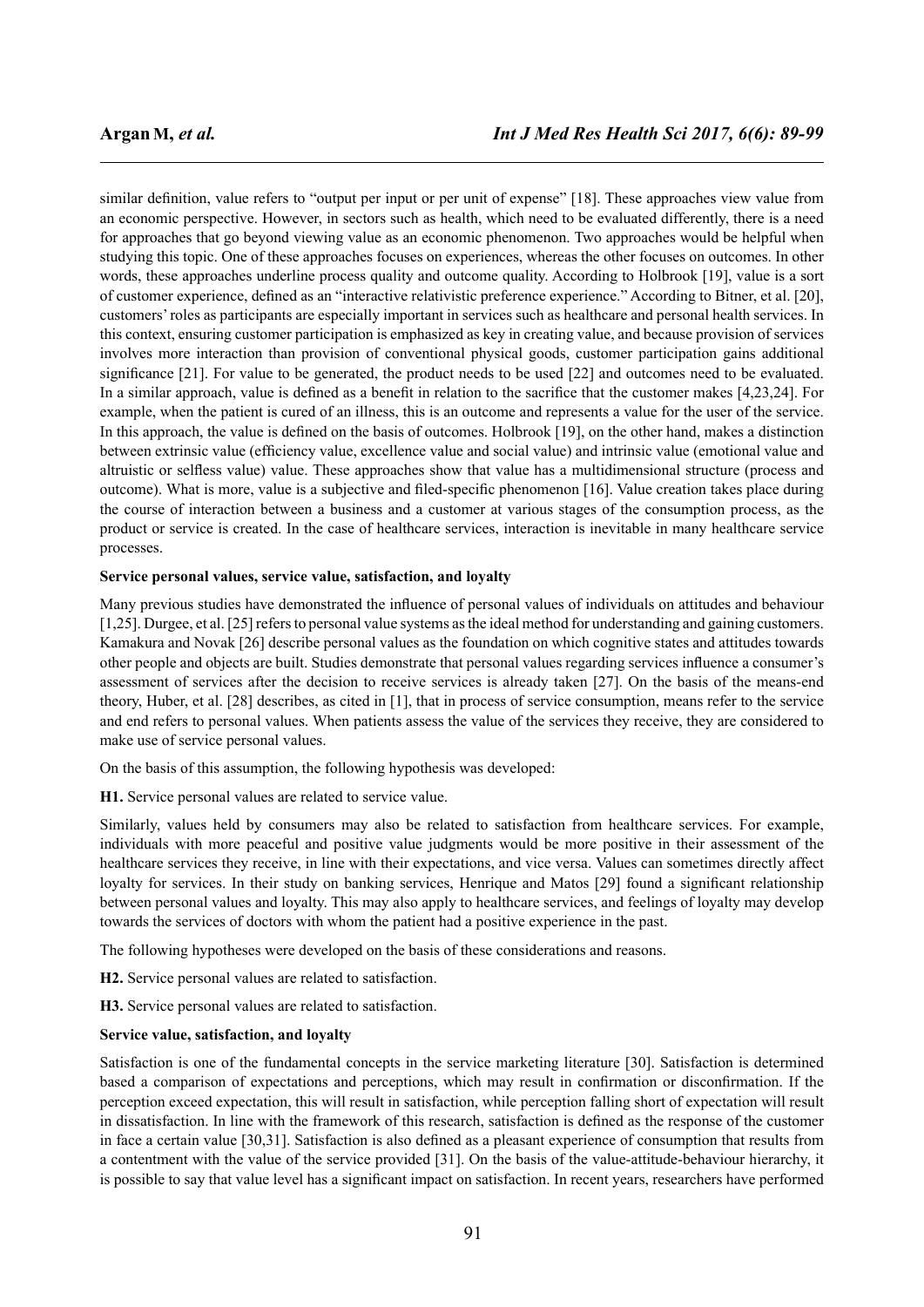studies demonstrating the importance of value in explaining satisfaction [31]. Oliver [30] describes values as having an important effect on satisfaction. Rosen and Surprenant [32] similarly describe that raising value through servicerelated elements plays an important role in explaining satisfaction. Moreover, in health services, satisfaction is sometimes seen as part of a positive feedback mechanism, and is considered as a factor that prompts healthcare consumers to continue receiving the healthcare service.

Customer loyalty, which is another relevant concept, is conceptualized as a deep commitment to the future purchase of a product or service [29,30]. The concept of loyalty is one that is widely researched in marketing, and there is particularly a focus on studies evaluating the relationship between satisfaction and loyalty. The same can be said for the relationship between satisfaction from services and loyalty. In this respect, it is possible to speak in health services of a relationship between satisfaction and loyalty. Just as loyalty may take the form of a patient preferring the same physician or hospital when faced with recurring health problems, it may also consist of recommending the healthcare provider to others. A healthcare service that results in satisfaction can be recommended to others, and word-ofmouth is effective in healthcare services too. In the end, the value of the service perceived by the consumer will be associated with the level of satisfaction. If the service is perceived to have a high value, this will result in a high level of satisfaction from the service, which in turn may induce loyalty.

Studies in recent years have focused on the role of values to understand consumer behaviour. There are numerous studies in the literature addressing the relationship between value and consumer behaviour with many different goods and services [2]. For example, one study emphasized a positive relationship between read meat consumption and self-enhancement [33]. A study on automobile brands demonstrated a negative relationship between Toyota Corolla and the values of hedonism and self-direction [34]. A study on organic foods identified positive relationships between universalism, benevolence, and self-direction [2,35]. In their study, Vinhal Nepomuceno and Porto [2] confirmed the role of the conservation value on life, house, and car insurance. The results of their study demonstrated that the services offered by financial organizations are related to, and interact with, personal values and motivations. In another study, there was a negative relationship between self-enhancement and ethical fashion consumption, and a positive relationship between openness and ethical fashion consumption. Many studies in the service literature demonstrate a relationship between service value and satisfaction, loyalty, and re-purchase [36]. There is a limited number of studies on the relationship between satisfaction and perceived value in the field of healthcare. However, one study in the field of healthcare calls attention to the importance of customer value for satisfaction, and underlines the significance of value in healthcare management [37,38]. In this study, functional value and emotional value were examined and the relationships between value, satisfaction and behavioural intention were analyzed.

The following hypotheses were formed in light of the above considerations:

**H4.** Service value is related to customer satisfaction.

**H5.** Service personal values are related to customer loyalty.

Many studies in the marketing literature demonstrate the relationship between loyalty on the one hand and satisfaction from goods and services on the other. Many of these studies find satisfaction and loyalty to be closely related.

The following hypothesis was formed on the basis of the findings of these studies:

**H6.** Satisfaction with health services is related to customer loyalty.

Based on literature review, above discussions and six research hypotheses, the research model described in Figure 1



**Figure 1 The Conceptual model**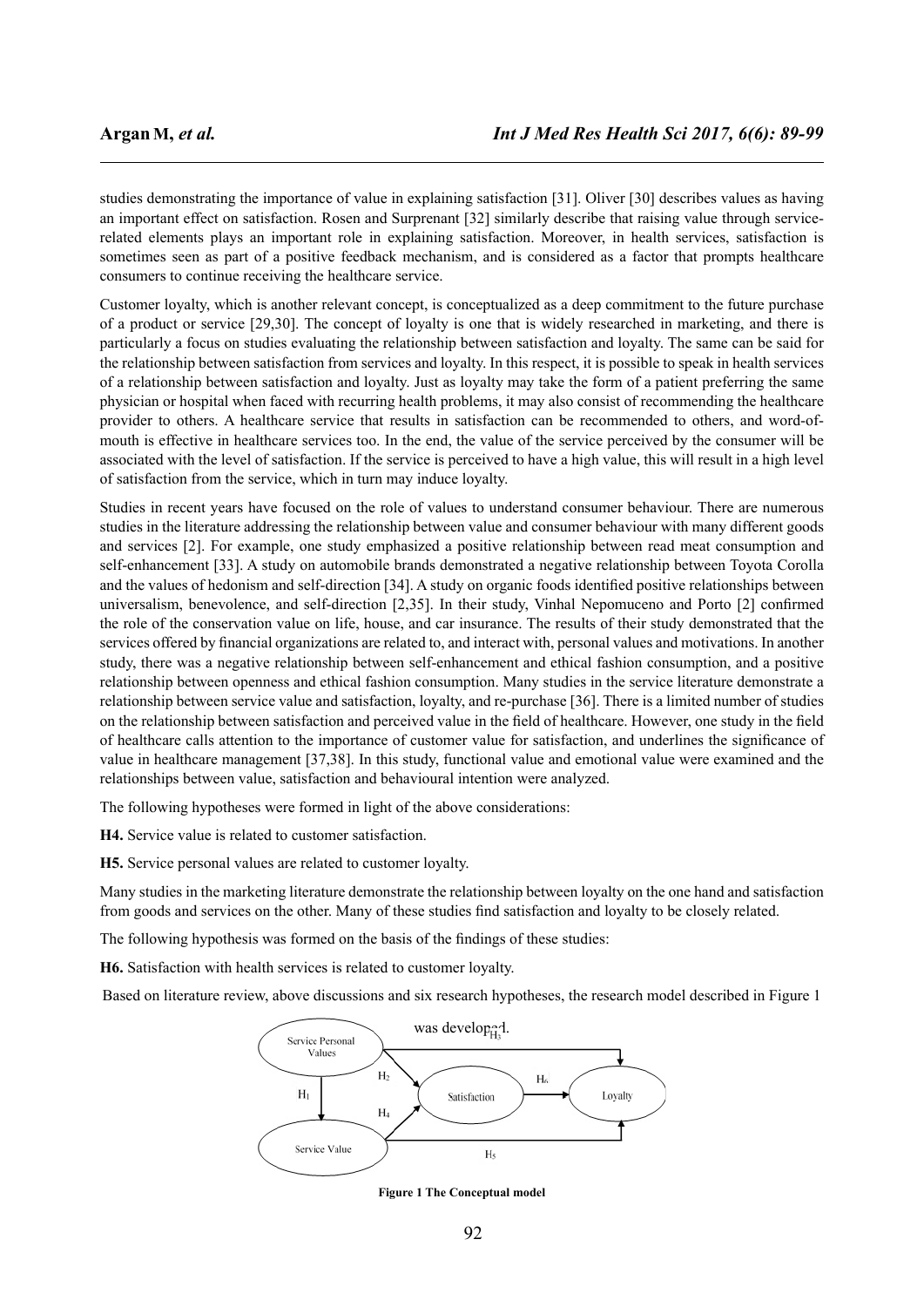# **METHODS**

Measurement Scales and Sample: A structural questionnaire was designed to collect empirical data among health services users regarding private and state hospitals in Turkey. The data were collected using scales of service personal values, service value, satisfaction, and loyalty. The scales of service personal values and service value adopted from literature [1,9]. The scale of service personal values including three dimensions (peaceful life, social recognition, and social integration) was measured by 12 items. And also, service value scale composing two dimensions (outcome value and process value) was included 8 items. Items regarding satisfaction and loyalty were drawn from existing literature, but modified towards health services, coordinated the research purpose. Hence selected items were modified to reflect the context of customers' use of private and state hospitals' services. The items regarding satisfaction and loyalty dimensions adapted from Oliver [30] and Zeithaml, et al. [39]. The scales were then translated into Turkish and back translation into English after that and a proofread by some bilinguals capable of speaking Turkish and English to ensure the consistence of scales. Items in the scale of service personal value were assessed on five-point Likert scales, ranging from 1=Absolutely Unimportant to 5=Absolutely Important. Also, the scale of service value used in the questionnaire was five-point Likert scales ranging from strongly disagree (1) to strongly agree (5).

The sample of the study consisted of people receiving health services from private and state hospitals in a city located in the Central Anatolian Region of Turkey. The data were generated from a total of eight hospitals, including medical faculty hospital, five private hospital, and two state hospitals affiliated to the Social Security Institution (SGK) in Turkey. The data were collected using nonprobability convenience sampling, where participants who fit the eligibility requirements (higher than 18 years and who have used the health services in private and state hospital) were asked to fill in a self-completion or surveyor-aided questionnaire. Twenty students in marketing research course trained as surveyors for this study were stationed at the hospitals. Data were collected through twenty surveyors due to its advantage of faster, return rate, and easier use for both participants and researchers compared to online survey. Patients using services of private or state hospitals were approached and asked to participate in the study. Participation in the survey was entirely voluntary. The questionnaire was distributed to respondents between October 2014 and January 2015. Totally, 1023 data were collected in four months. Excluding invalid responds and blank questionnaires, the final sample for analysis consisted of 996 respondents, 500 respondents for private hospitals and 496 for state hospitals.

# **RESULTS**

#### **Characteristics of sample**

Table 1 shows the characteristics of the entire sample, for public hospitals, private hospitals, and both. According to this table, the ratio of females (49.4%) and males (50.6%) are almost equal, while the ratio of those in the 18-25 and 26-35 age groups are close to each other (31.8% and 32.6%, respectively). In terms of occupation, most were university students and workers. In parallel with this, study participants who currently attend university or have graduated from one was more than half the study sample (54.8%). Finally, in terms of average monthly income, the ratios of participants earning between \$434 and 866 and between \$867-1299 a month were the same (29%).

| Table 1 Chai acteristics of samples |                       |                     |               |                          |                                                                                          |                        |                          |  |
|-------------------------------------|-----------------------|---------------------|---------------|--------------------------|------------------------------------------------------------------------------------------|------------------------|--------------------------|--|
|                                     |                       | <b>Whole Sample</b> |               | <b>Private Hospitals</b> |                                                                                          | <b>State Hospitals</b> |                          |  |
|                                     | <b>Variables</b>      | f                   | $\frac{0}{0}$ | f                        | $\frac{0}{0}$                                                                            | f                      | $\frac{0}{0}$            |  |
|                                     | Number of respondents | 996                 | 100           | 500                      | $\overline{\phantom{a}}$                                                                 | 496                    | $\overline{\phantom{a}}$ |  |
| Gender                              | Male                  | 504                 | 50.6          | 274                      | 54.8                                                                                     | 230                    | 46.4                     |  |
|                                     | Female                | 492                 | 49.4          | 226                      | 45.2<br>32.2<br>33.2<br>18.6<br>10<br>6<br>14.8<br>16.4<br>8<br>6.8<br>11.8<br>7<br>19.6 | 266                    | 53.6                     |  |
|                                     | 18-25                 | 317                 | 31.8          | 161                      |                                                                                          | 156                    | 31.5                     |  |
|                                     | 26-35                 | 324                 | 32.6          | 166                      |                                                                                          | 158                    | 31.9                     |  |
| Age                                 | 36-45                 | 189                 | 19            | 93                       |                                                                                          | 96                     | 19.4                     |  |
|                                     | $46 - 55$             | 113                 | 11.3          | 50                       |                                                                                          | 63                     | 12.7                     |  |
|                                     | 56 and $>$            | 53                  | 5.3           | 30                       |                                                                                          | 23                     | 4.6                      |  |
|                                     | Public Official       | 138                 | 13.9          | 74                       |                                                                                          | 64                     | 12.9                     |  |
|                                     | Worker                | 172                 | 17.3          | 82                       |                                                                                          | 90                     | 18.1                     |  |
|                                     | Retired               | 70                  | 7             | 40                       |                                                                                          | 30                     | 6                        |  |
|                                     | Manager               | 58                  | 5.8           | 34                       |                                                                                          | 24                     | 4.8                      |  |
| Occupation                          | Tradespeople          | 96                  | 9.6           | 59                       |                                                                                          | 37                     | 7.5                      |  |
|                                     | Self Employed         | 70                  | 7             | 35                       |                                                                                          | 35                     | 7.1                      |  |
|                                     | Student               | 205                 | 20.6          | 98                       |                                                                                          | 107                    | 21.6                     |  |
|                                     | Other                 | 187                 | 18.8          | 78                       | 15.6                                                                                     | 109                    | 22                       |  |

**Table 1 Characteristics of samples**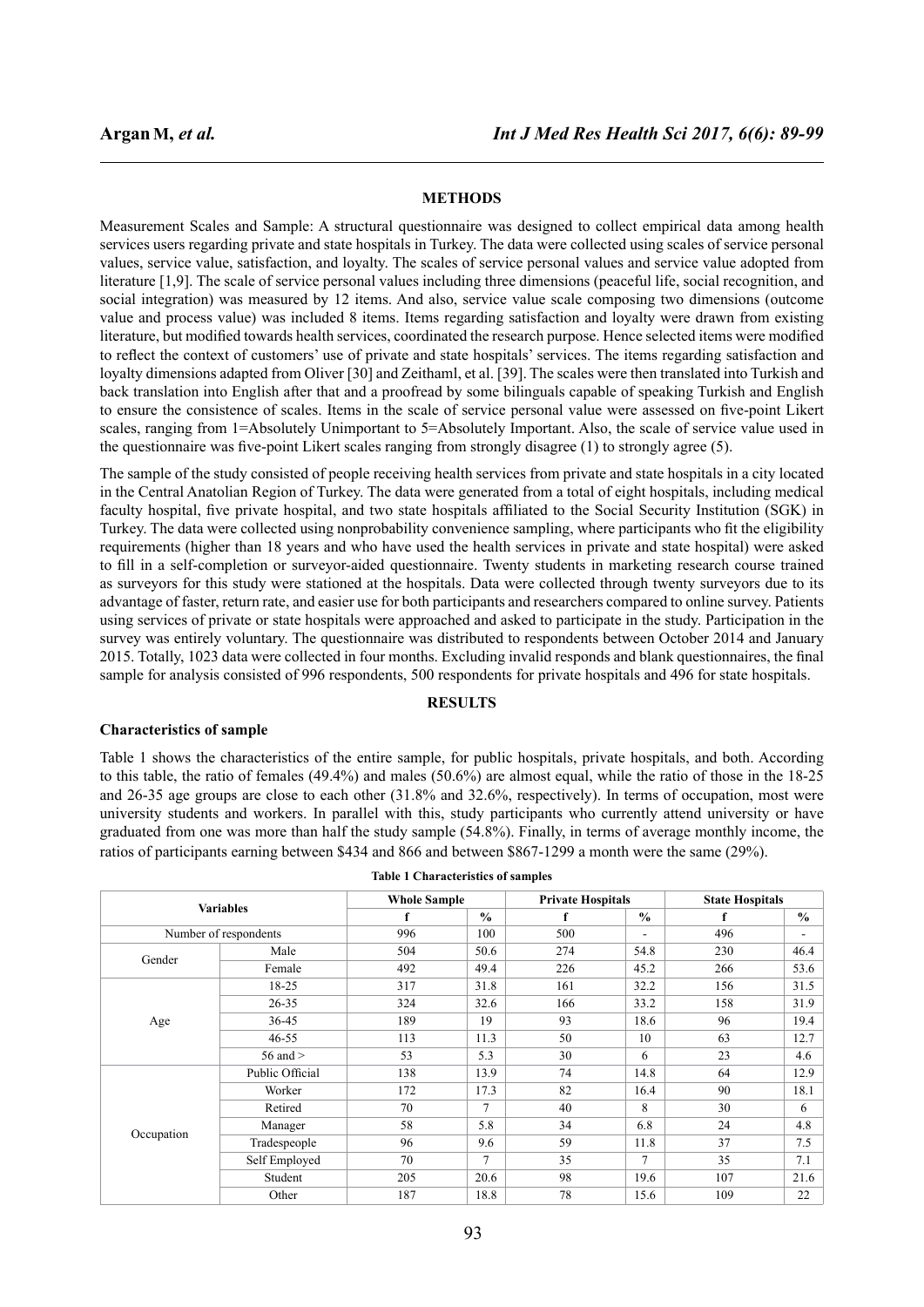| Education      | Primary or Secondary | 126 | 12.7 | 49  | 9.8  | 77  | 15.5 |
|----------------|----------------------|-----|------|-----|------|-----|------|
|                | High School          | 260 | 26.1 | 126 | 25.2 | 134 | 27   |
|                | Undergraduate        | 546 | 54.8 | 299 | 59.8 | 247 | 49.8 |
|                | Post graduate        | 64  | 6.4  | 26  | 5.2  | 38  | 7.7  |
| Monthly Income | 433 USD and $\le$    | 183 | 18.4 | 72  | 14.4 | 111 | 22.4 |
|                | 434-866 USD          | 289 | 29   | 137 | 27.4 | 152 | 30.6 |
|                | 867-1299 USD         | 289 | 29   | 151 | 30.2 | 138 | 27.8 |
|                | 1300- 1732 USD       | 127 | 12.8 | 79  | 15.8 | 48  | 9.7  |
|                | 1733 USD and $>$     | 108 | 10.8 | 61  | 12.2 | 47  | 9.5  |

The details on the demographic characteristics of individuals receiving services at private and public hospitals are shown in Table 1. It can be seen that there are no considerable differences between the total sample (996 persons) and these two samples, and that the ratios are fairly similarly.

# **Assessment and refinement of measurement scales**

A confirmatory factor analysis (CFA) was used for testing the measurement model, and then structural equation modelling (SEM) was utilised to test the theorised model (Figure 1). After the preliminary analyses, confirmatory factor analysis (CFA) was then employed to test the fit of the measurement model for scales of service personal values, service value, satisfaction, and loyalty, using the statistical package Lisrel 8.80. Because it is difficult to reach non-significant p value in terms of  $\gamma$ 2/df ratio in large samples, the researchers mostly refer to additional fit indices. As seen in Table 2, the ratios of the  $\chi$ 2 value to degrees of freedom ( $\chi$ 2/df = 2.40, 2.19, 1.10, respectively) is less than the cut-off point of 3, as suggested by Bagozzi and Yi [40], but p values were significant  $(\leq 0.05)$ . Based on this approach, the goodness-of fit of the model was assessed with the normed fit index (NFI), the non-normed fit index (NNFI), the comparative fit index (CFI), and the root mean square error of approximation (RMSEA), goodness of fit index (GFI), adjusted goodness of fit index (AGFI), standardized root mean square residual (SRMR). Hu and Bentler [41] suggested 0.95 cut-off point for CFI and 0.09 for SRMR. According to Chiu and Wang [42], AGFI and NNFI should exceed 0.8, 0.9, respectively. Additionally, according to Brown and Cudeck, [43], RMSEA values higher than 0.10 indicate poor fit, values of 0.08 or less represent enough fit, and values of less than 0.06 indicate good fit. All measures of the goodness-of-fit suggested that the fit measurement of the model was acceptable for all of three samples, as shown in Table 2. Consequently, other fit indices were within the acceptance ranges, indicating a good of fit to the data. Based on these findings it can be concluded that the model of the service personal values, service values, satisfaction and loyalty was empirically supported.

| <b>Estimates</b>                          | <b>Whole Sample</b> | <b>Private Hospitals</b> | <b>State Hospitals</b> | <b>Acceptance Levels</b> |
|-------------------------------------------|---------------------|--------------------------|------------------------|--------------------------|
| $X^2$                                     | 358.67              | 327.61                   | 313.86                 | ۰                        |
| df                                        | 149                 | 149                      | 149                    | ۰                        |
| p                                         | $\mathbf{0}$        | $\mathbf{0}$             | $\mathbf{0}$           | >0.05                    |
| $X^2$ /df ratio                           | 2.4                 | 2.19                     | 2.1                    | $\leq$ 3                 |
| Root Mean Square Error of Approx. (RMSEA) | 0.038               | 0.069                    | 0.047                  | < 0.08                   |
| Std. Root Mean Square Residual (SRMR)     | 0.02                | 0.037                    | 0.044                  | < 0.08                   |
| Normed Fit Index (NFI)                    | 0.99                | 0.97                     | 0.98                   | >0.95                    |
| Non-Normed Fit Index (NNFI)               | 0.99                | 0.97                     | 0.99                   | >0.95                    |
| Comparative Fit Index (CFI)               | 0.99                | 0.98                     | 0.99                   | >0.95                    |
| Incremental Fit Index (IFI)               | 0.99                | 0.98                     | 0.99                   | >0.95                    |
| Goodness of Fit Index (GFI)               | 0.97                | 0.88                     | 0.94                   | >0.90                    |
| Adjusted Goodness of Fit Index (AGFI)     | 0.95                | 0.84                     | 0.92                   | >0.90                    |

|  | <b>Table 2 Fit values for samples</b> |  |  |
|--|---------------------------------------|--|--|
|  |                                       |  |  |

Table 3 displays results of factor loadings, means, standard deviation, reliability, composite reliability (CR), and average variance extracted (AVE) regarding dimensions of service personal values, service value, satisfaction, and loyalty. Two items of service value scale, and five items in scale of service personal values were removed due to the low factor loadings or multi-factorial loading. In line with the literature, the factors in service value titled as outcome value and process value. Similarly, factors regarding service personal values names as peaceful life, social recognition, and social integration.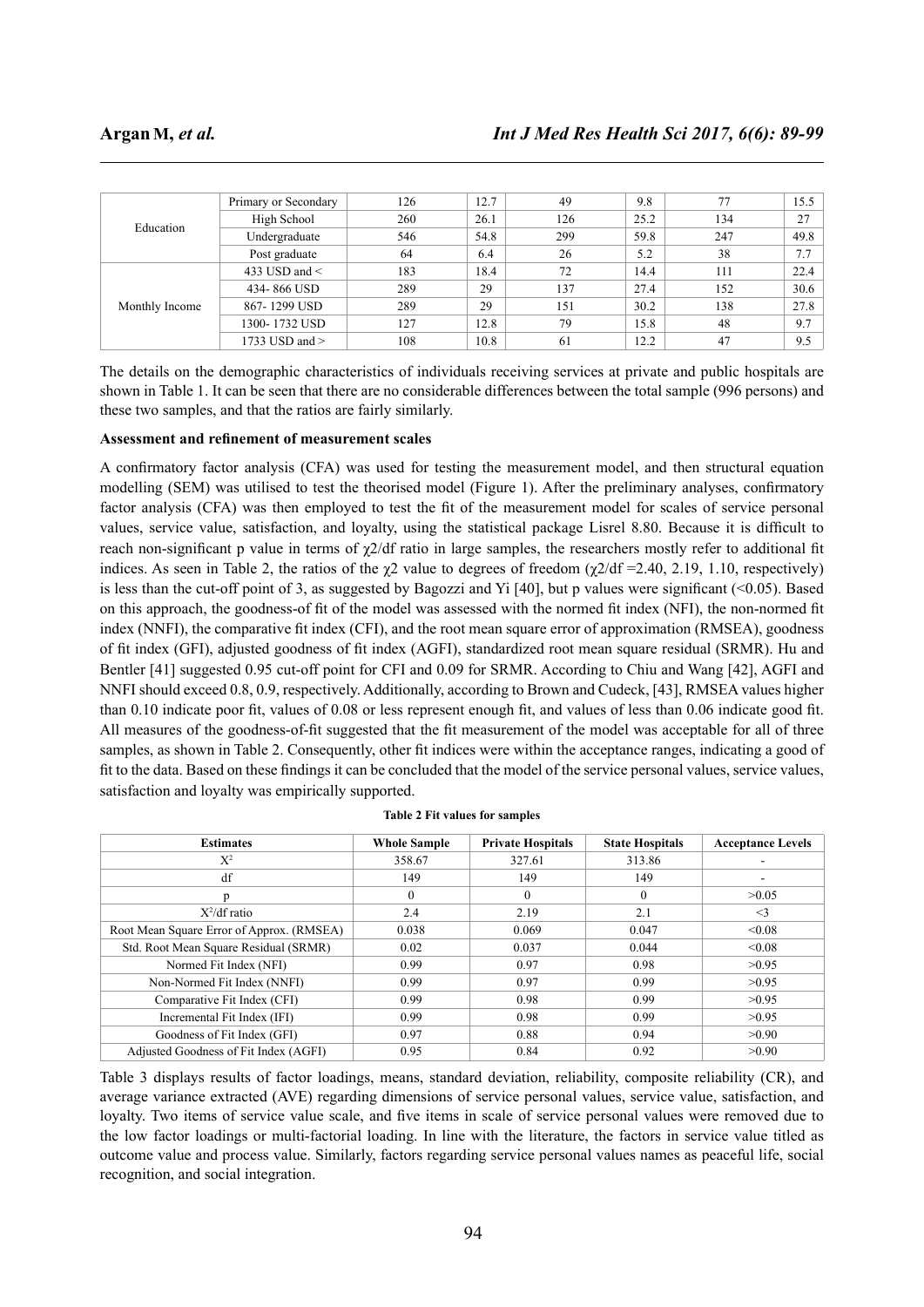| <b>Variables</b>                                                               | <b>Std. Loads</b>        | Mean | <b>SD</b>    |
|--------------------------------------------------------------------------------|--------------------------|------|--------------|
| Outcome value (Alpha = $0.88$ AVE= $0.78$ CR = $0.91$ )                        |                          | 3.42 | 0.95         |
| The benefits I receive from this hospital are good                             | 0.89                     | 3.51 | 1.05         |
| The services I receive from this hospital are reasonable                       | 0.87                     | 3.32 | 1.06         |
| This hospital provides me with the benefits I want                             | 0.89                     | 3.42 | 1.08         |
| Process value (Alpha= $0.91$ AVE= $0.72$ CR= $0.91$ )                          | $\blacksquare$           | 3.05 | $\mathbf{1}$ |
| This hospital makes me feel good during the time I use the service             | 0.89                     | 3.2  | 1.15         |
| This hospital gives me a positive experience during the time I use the service | 0.83                     | 3.14 | 1.09         |
| I have an enjoying time during the time I use the service                      | 0.89                     | 3.12 | 1.16         |
| I have a happy time during the time I use the service                          | 0.78                     | 2.76 | 1.15         |
| Satisfaction (Alpha=0.90 AVE=0.75 CR=0.90)                                     |                          | 3.28 | 1.06         |
| I am satisfied with my decision to choose this hospital                        | 0.8                      | 3.29 | 1.19         |
| I am sure it was the right thing choose this hospital                          | 0.87                     | 3.22 | 1.15         |
| I have really enjoyed myself with this hospital                                | 0.92                     | 3.34 | 1.15         |
| Loyalty (Alpha= $0.92$ AVE= $0.81$ CR= $0.93$ )                                | $\blacksquare$           | 3.26 | 1.07         |
| I say positive things about services of this hospital                          | 0.9                      | 3.22 | 1.12         |
| I recommend this hospital to others                                            | 0.93                     | 3.21 | 1.16         |
| I come back to this hospital when I need this service in the future            | 0.86                     | 3.33 | 1.17         |
| Value to a peaceful life (Alpha= $0.70$ AVE= $0.65$ CR= $0.79$ )               |                          | 4.49 | 0.63         |
| more harmony and stability in life                                             | 0.74                     | 4.51 | 0.67         |
| a more pleasurable life                                                        | 0.87                     | 4.46 | 0.75         |
| Value to social recognition (Alpha=0.71 AVE=0.45 CR=0.70 ))                    |                          | 4.22 | 0.69         |
| more respect from others                                                       | 0.69                     | 4.4  | 0.79         |
| more status and prestige                                                       | 0.68                     | 4.26 | 0.87         |
| more stimulating and adventurous life                                          | 0.63                     | 3.99 | 0.93         |
| Value to social integration (Alpha=0.89 AVE=0.81 CR=0.90)                      | $\overline{\phantom{a}}$ | 4.33 | 0.7          |
| better relationships                                                           | 0.9                      | 4.33 | 0.74         |
| to strengthen my friendship relationships                                      | 0.9                      | 4.33 | 0.73         |

**Table 3 Dimensions of service personal values, service values, satisfaction and loyalty**

Measurement model was further evaluated for reliability and validity. We investigated convergent validity by computing all factor loadings, composite reliabilities, Cronbach's alpha and the average variance extracted (AVE). As shown in Table 3, all the factor loadings exceeded the recommended value of 0.70, composite reliabilities exceeded 0.7 and all AVEs exceeded 0.5 [44], which show a good convergent validity of the current research instrument [45]. All Cronbach's alpha values are higher than 0.7, which implies good reliability [46]. Discriminant validity is demonstrated if each item loads more strongly on its associated factor than on other factors. The items that did not load strongly on the intended factors were dropped for subsequent analysis. Furthermore, the correlations between factors related with service personal values and service value were significant (Table 4). This result is also considered as an indicator of discriminant validity. Internal consistency reliability was employed by computing the coefficient score for Cronbach's Alpha. The values of the reliability coefficient ranged from 0.70 to 0.89, indicating satisfactory values [46].

| <b>Table 4 Correlation matrix</b> |
|-----------------------------------|
|-----------------------------------|

| <b>Constructs</b>                                           |          | 2                        | 3        | 4                        | 5                        | 6        | 7 |
|-------------------------------------------------------------|----------|--------------------------|----------|--------------------------|--------------------------|----------|---|
| Outcome value                                               |          | $\overline{\phantom{0}}$ | -        | ۰                        |                          |          |   |
| Process value                                               | $0.77**$ | 1.00                     | ۰        | $\blacksquare$           | $\overline{\phantom{0}}$ |          |   |
| Satisfaction                                                | $0.79**$ | $0.78**$                 |          | $\overline{\phantom{a}}$ | -                        |          |   |
| Loyalty                                                     | $0.78**$ | $0.77**$                 | $0.86**$ |                          |                          |          |   |
| Peaceful                                                    | 0.05     | 0.01                     | $0.07*$  | $0.07*$                  |                          |          |   |
| Social recognition                                          | $0.08*$  | 0.06                     | $0.09**$ | $0.09**$                 | $0.55**$                 |          |   |
| Social integration                                          | 0.04     | 0.06                     | $0.08*$  | 0.05                     | $0.40**$                 | $0.49**$ |   |
| $*$ p<0.01; **p<0.01; 5=Strongly agree, 1=Strongly disagree |          |                          |          |                          |                          |          |   |

**Model estimations using three samples**

Following the confirmation of the measurement model, the hypothesized research model was empirically tested using structural equation modelling (SEM). More precisely, the hypothesized model specifying the structural relationship among service personal values, service value, satisfaction and loyalty fit the data well. Table 4 indicates the results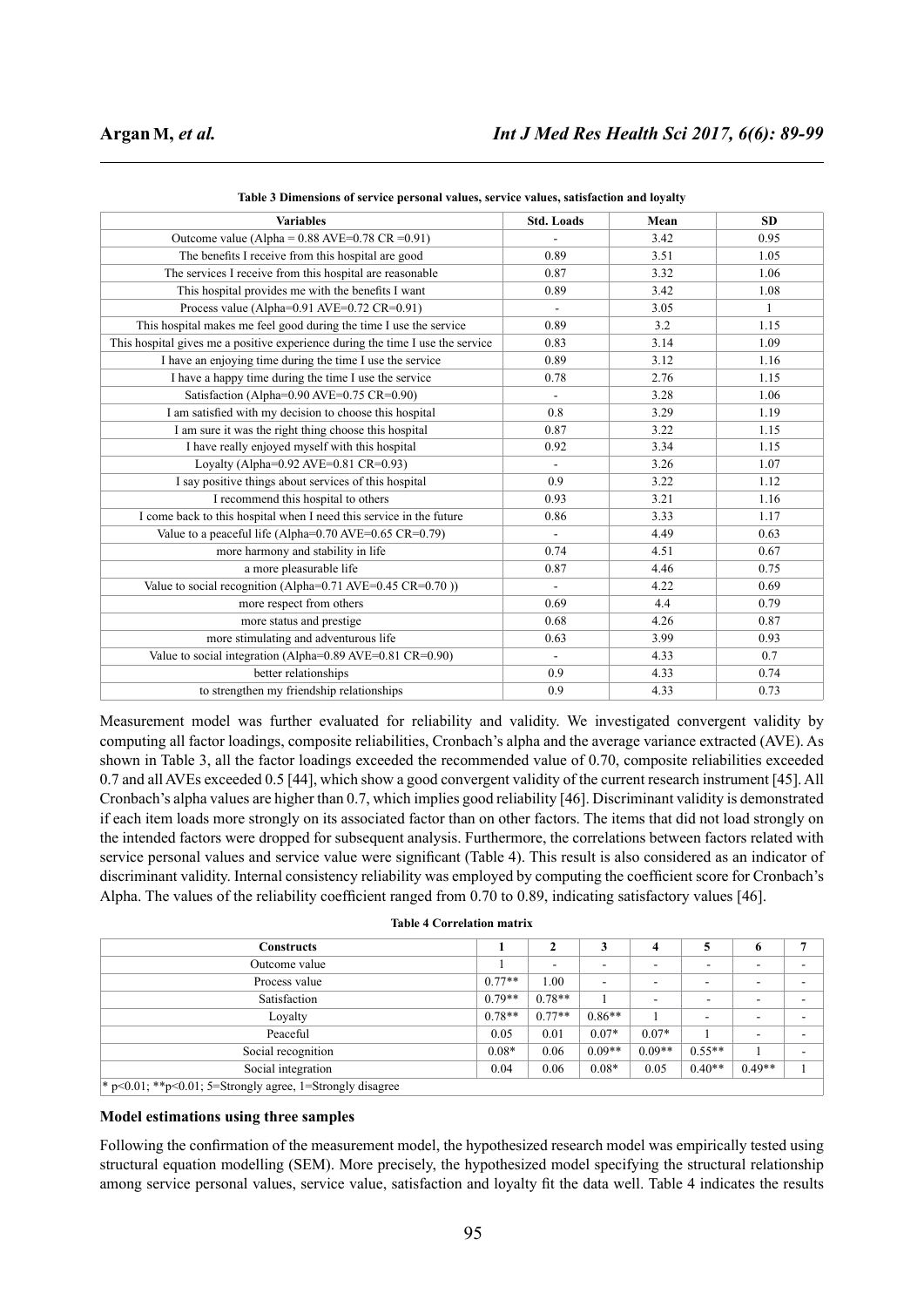of fit values and standardized path estimates for whole sample, private hospital, and state hospitals. Provided that it relates to the whole sample, SEM results revealed a good structural fit within the model  $(X^2/df=2.31)$ , RMSEA and SRMR <0.036 and 0.022 respectively, CFI, IFI, NFI, NNFI, GFI, AGFI ≥0.95). Similarly, the goodness of model fit all proved a satisfactory structural model fit to the models of private and state hospitals.

The path coefficient estimates (standardized beta) of the models were summarized concisely in Table 5. In whole sample, the path analysis supports that all three hypotheses, except H1 and H3, were accepted. In other words, personal values affected satisfaction directly ( $β=0.04$ ), and loyalty indirectly (by service value). Interestingly, service value had a negative effect on satisfaction and loyalty ( $\beta$ = -0.94,  $\beta$ = -0.20 respectively). As expected, the relation between satisfaction and loyalty was positive and significant. In terms of private hospitals, H1, H3, H4, H6, were accepted but H2 and H5 were rejected. The model of private hospitals implies that there were positive and significant relationships between personal values ( $\beta$ =0.23), and loyalty ( $\beta$ = -0.08). Furthermore, service value has a significant effect on satisfaction ( $\beta$ =0.95), but no effect on loyalty ( $\beta$ = -0.29). Rationally, positive relationship between satisfaction and loyalty (β=0.89) was strong. In state hospital model, there were no significant relationships between personal value and service value, satisfaction, and loyalty  $(\beta=0.07, \beta=-0.05, \beta=-0.00,$  respectively). However, relationships between service value and satisfaction ( $\beta$ =0.93), and loyalty ( $\beta$ =-0.34) were significant. As in the other two models, relationship between satisfaction and loyalty ( $\beta$ =0.63) was significant, moreover, this result is supported by many studies in the literature.

| <b>Estimates</b>                            | <b>Whole Sample</b> | <b>Private Hospitals</b> | <b>State Hospitals</b> | <b>Acceptance Levels</b> |
|---------------------------------------------|---------------------|--------------------------|------------------------|--------------------------|
| <b>Structural Model</b>                     |                     |                          |                        |                          |
| $X^2$                                       | 367.84              | 355.74                   | 331.93                 | $\overline{\phantom{a}}$ |
| df                                          | 159                 | 159                      | 159                    |                          |
| p                                           | $\Omega$            | $\Omega$                 | $\Omega$               | > 0.05                   |
| $X^2$ /df ratio                             | 2.31                | 2.23                     | 2.08                   | $<$ 3                    |
| <b>RMSEA</b>                                | 0.036               | 0.07                     | 0.047                  | 0.08 <                   |
| Std. Root Mean Square Residual (SRMR)       | 0.022               | 0.044                    | 0.044                  | 0.08                     |
| Normed Fit Index (NFI)                      | 0.99                | 0.96                     | 0.98                   | > 0.95                   |
| Non-Normed Fit Index (NNFI)                 | 0.99                | 0.97                     | 0.99                   | > 0.95                   |
| Comparative Fit Index (CFI)                 | 0.99                | 0.98                     | 0.99                   | > 0.95                   |
| Incremental Fit Index (IFI)                 | 0.99                | 0.98                     | 0.99                   | > 0.95                   |
| Goodness of Fit Index (GFI)                 | 0.96                | 0.87                     | 0.94                   | > 0.90                   |
| Adjusted Goodness of Fit Index (AGFI)       | 0.95                | 0.83                     | 0.92                   | > 0.90                   |
| <b>Standardized path coefficients</b>       |                     |                          |                        |                          |
| Personal values $\rightarrow$ service value | $-0.05$ ns          | 0.23                     | $0.07$ ns              |                          |
| Personal values $\rightarrow$ satisfaction  | 0.04                | $0.04$ ns                | $-0.05$ ns             |                          |
| Personal values $\rightarrow$ loyalty       | $0.00$ ns           | $-0.08$                  | $0.00$ ns              | $\overline{\phantom{a}}$ |
| Service value $\rightarrow$ satisfaction    | $-0.94$             | 0.95                     | 0.93                   | $\overline{\phantom{a}}$ |
| Service value $\rightarrow$ loyalty         | $-0.2$              | $-0.29$ ns               | $-0.34$                |                          |
| Satisfaction $\rightarrow$ loyalty          | 0.76                | 0.89                     | 0.63                   | $\overline{\phantom{a}}$ |
| ns: not significant at 0.05 level           |                     |                          |                        |                          |

**Table 5 Fit values for samples**

## **DISCUSSION AND CONCLUSIONS**

The aim of this study was to examine the relationships between service personal values, service value, satisfaction, and loyalty. The results of the present study provided an assessment of consumers using private hospitals, public hospitals, and both (i.e. the whole sample). It was observed that the validity and reliability values for the personal values, service value, satisfaction and loyalty criteria were above the acceptable levels. Confirmatory factor analysis (CFA) confirmed these results.

The results of the structural equation modelling, performed to demonstrate the relationship between these variables, indicated that the results varied for private hospitals, state hospitals and both. The model for private hospitals demonstrates that, as with many other services, there is a relationship in private health services between personal values and service value. These results of this study are in line with Hau and Thuy's study [1] demonstrating the relationships between personal values and service values in airline and health services. While there is no significant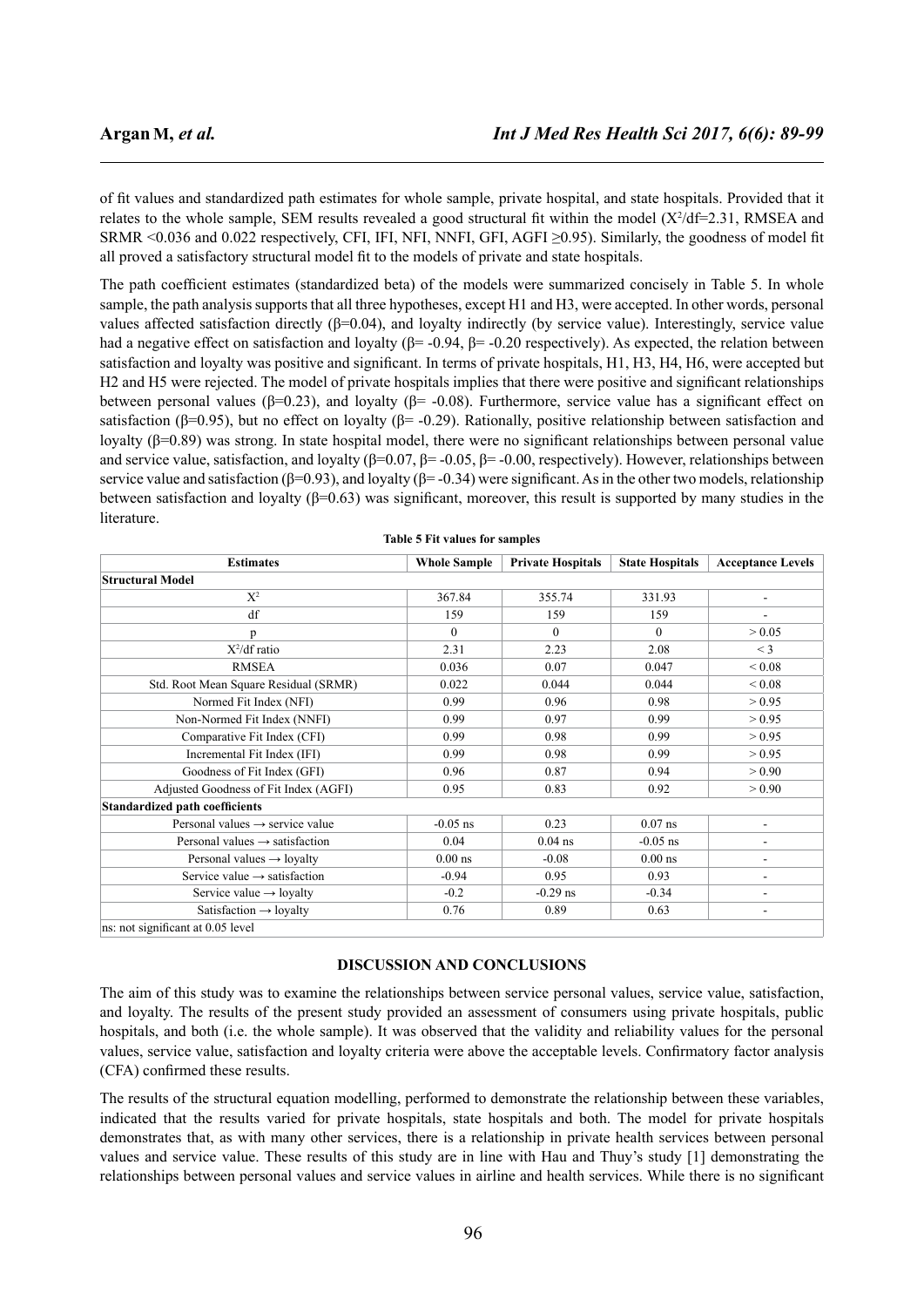relationship between personal values and satisfaction, the relationship between personal values and loyalty was significant. These results suggest that personal values have a direct effect on loyalty, and this effect is mediated through satisfaction. This finding is in line with the findings of another study on banking services [29]. On the other hand, this finding differs from the results of Hau and Thuy [1] on healthcare services. A significant relationship was found between service value and satisfaction in private hospitals, but no such relationship was found between service value and loyalty. These results indicate that satisfaction has a mediator role and function.

An evaluation of the general situation, based on the analysis for state hospitals and the whole sample, revealed no significant relationship between personal values and service values. Similar results were observed in Hau and Thuy's [1] findings of banking services. Differently from the private hospitals, no significant relationship was found between personal values and service value in the entire sample. Another interesting finding that can be reported is the negative and significant relationship of service value with satisfaction and loyalty. This finding can be explained by the fact that healthcare services, differently from other types of services, resolve around matters of life and death, and that their outcomes are potentially irreversible. A similar result was observed in public hospitals in the relationship between service value and loyalty. The quality of the services provided in public hospitals might be an indicator of this result. As expected, a positive relationship was identified in all sample groups between satisfaction with health services and loyalty.

In conclusion, it can be stated that the model recommended worked for all three of the samples. However, while most of the relationships in all three models were significant, some of them were not. In public hospitals, there was no significant relationship between personal values and the other variables. For public hospitals, the service value has an entirely mediating effect. While the same can be said for the sample including both private and public hospitals, the weak yet significant relationship between personal value and satisfaction stands out as an exception. One of the interesting findings of this study was the negative relationship of service value with satisfaction and loyalty. The findings of the present study for private hospitals were largely similar to the findings of other studies performed for many other services.

The findings from this study contribute to marketing theory of health services, and extend empirical insights into health marketing theory and practice by documenting the influence of personal service value and service value on satisfaction and loyalty. Furthermore, the research findings have important implications for not only private health service providers, but also for state hospital managers interested in health quality with health users. By analyzing both services personal value and service value, this study suggests a focus on the value areas of the health consumers, attitudes to their private lives, and the outcome dimensions such as satisfaction and loyalty.

# **LIMITATIONS AND FUTURE RESEARCH**

There are several limitations in this study associated with the research context and research design. The sample of this paper was drawn from private hospitals and state hospitals in a single and mid-size city of Turkey, suggesting that the results of this study need to be validated in other metropolitan cities. Because this mid-size city does not represent health services in big cities, future research should expend to big cities (such as Istanbul and Ankara) in Turkey. The findings of this research might be context-specific and cannot be generalized beyond the health services in Turkey. Additionally, further research can be conducted in countries with different health systems in order to obtain more generalized results. This study focused only relationships between personal values, service value, satisfaction, and loyalty. Therefore, future research can investigate service quality in health and word-of-mouth as these are important areas in health care marketing.

# **ACKNOWLEDGEMENT**

The authors would like to thank surveyors for their help regarding questionnaire, and to thank to Mehmet Tahir Dursun for EndNote editing.

**Funding:** This paper received a support of research incentive projects (Pr. N: 1605S300) from Anadolu University Scientific Research Projects.

## **CONFLICT OF INTERESTS**

There is no conflict of interest.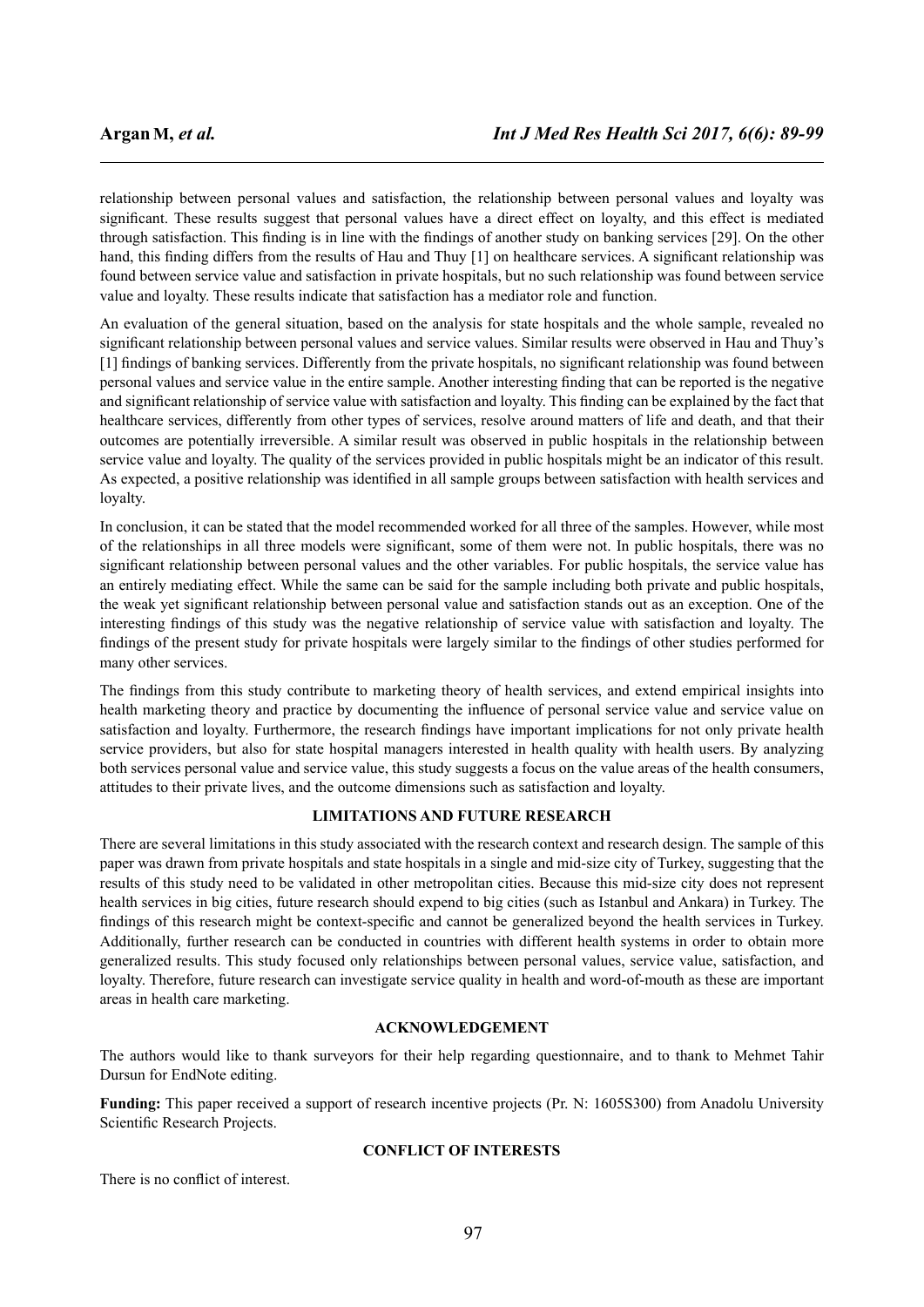# **REFERENCES**

- [1] Thuy, Pham Ngoc. "Impact of service personal values on service value and customer loyalty: A cross-service industry study." *Service business* 6.2 (2012): 137-155.
- [2] Vinhal Nepomuceno, Marcelo, and Juliana Barreiros Porto. "Human values and attitudes toward bank services in Brazil." *International Journal of Bank Marketing* 28.3 (2010): 168-192.
- [3] Schwartz, Shalom H. "Universals in the content and structure of values: Theoretical advances and empirical tests in 20 countries." *Advances in experimental social psychology* 25 (1992): 1-65.
- [4] Heinonen, Kristina. "Conceptualising online banking service value." *Journal of Financial Services Marketing* 12.1 (2007): 39-52.
- [5] Rotchanakitumnuai, Siriluck. "Measuring e-government service value with the e-govsqual-risk model." *Business Process Management Journal* 14.5 (2008): 724-737.
- [6] Schwartz, Shalom H., and Wolfgang Bilsky. "Toward a universal psychological structure of human values." *Journal of personality and social psychology* 53.3 (1987): 550.
- [7] Rokeach, Milton. *The nature of human values*. Free press, 1973.
- [8] Manchiraju, Srikant, and Amrut Sadachar. "Personal values and ethical fashion consumption." *Journal of Fashion Marketing and Management* 18.3 (2014): 357-374.
- [9] Lages, Luis Filipe, and Joana Cosme Fernandes. "The SERPVAL scale: A multi-item instrument for measuring service personal values." *Journal of Business Research* 58.11 (2005): 1562-1572.
- [10]Jayawardhena, Chanaka. "Personal values' influence on e-shopping attitude and behaviour." *Internet research* 14.2 (2004): 127-138.
- [11] Kahle, Lynn R. "Stimulus condition self-selection by males in the interaction of locus of control and skill-chance situations." *Journal of Personality and Social Psychology* 38.1 (1980): 50-56.
- [12]Williams Jr, Robin M. "Change and stability in values and value systems: A sociological perspective."*Understanding human values* 15 (1979): 46.
- [13]Ngoc Thuy, Pham, and Le Nguyen Hau. "Service personal values and customer loyalty: A study of banking services in a transitional economy." *International Journal of Bank Marketing* 28.6 (2010): 465-478.
- [14]Becker, Boris W., and Patrick E. Connor. "Personal values of the heavy user of mass media." *Journal of Advertising Research* (1981).
- [15]Coutelle-Brillet, Patricia, Arnaud Riviere, and Véronique des Garets. "Perceived value of service innovation: A conceptual framework." *Journal of Business & Industrial Marketing* 29.2 (2014): 164-172.
- [16]Osei-Frimpong, Kofi, Alan Wilson, and Nana Owusu-Frimpong. "Service experiences and dyadic value cocreation in healthcare service delivery: A CIT approach." *Journal of Service Theory and Practice* 25.4 (2015): 443-462.
- [17]Porter, Michael E. "What is value in health care?." *New England Journal of Medicine* 363.26 (2010): 2477-2481.
- [18]Frank, Richard G., et al. "The value of mental health care at the system level: The case of treating depression."*Health Affairs* 18.5 (1999): 71-88.
- [19]Holbrook, Morris B. "Consumption experience, customer value, and subjective personal introspection: An illustrative photographic essay." *Journal of business research* 59.6 (2006): 714-725.
- [20]Jo Bitner, Mary, et al. "Customer contributions and roles in service delivery." *International journal of service industry management* 8.3 (1997): 193-205.
- [21]Nordgren, Lars. "Value creation in health care services-developing service productivity: Experiences from Sweden." *International Journal of Public Sector Management* 22.2 (2009): 114-127.
- [22]Grönroos, Christian. "Adopting a service logic for marketing." *Marketing theory* 6.3 (2006): 317-333.
- [23]Gummerus, Johanna. "E-services as resources in customer value creation: A service logic approach." *Managing Service Quality: An International Journal* 20.5 (2010): 425-439.